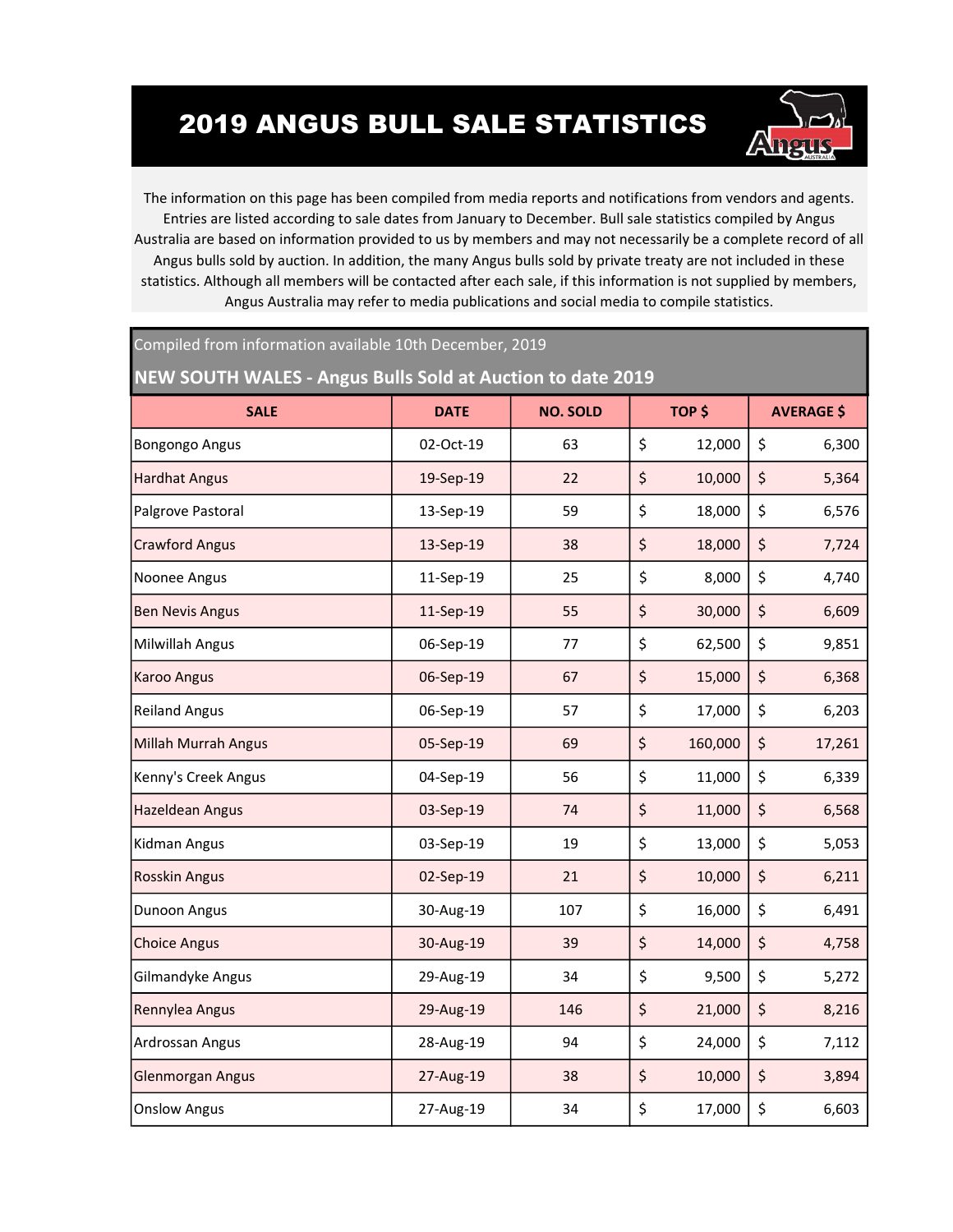| <b>Burbong Angus</b>        | 26-Aug-19 | $\mathsf 9$    | \$<br>5,500  | \$<br>5,000 |
|-----------------------------|-----------|----------------|--------------|-------------|
| <b>Bannaby Angus</b>        | 24-Aug-19 | 33             | \$<br>10,000 | \$<br>6,876 |
| <b>Kilburnie Angus</b>      | 23-Aug-19 | 29             | \$<br>7,500  | \$<br>4,758 |
| <b>KO Angus</b>             | 23-Aug-19 | 40             | \$<br>12,000 | \$<br>5,638 |
| <b>Coolie Angus</b>         | 23-Aug-19 | 27             | \$<br>6,500  | \$<br>4,333 |
| <b>Coffin Creek Angus</b>   | 22-Aug-19 | 36             | \$<br>15,000 | \$<br>5,714 |
| Booroomooka Angus           | 16-Aug-19 | 211            | \$<br>14,000 | \$<br>6,156 |
| <b>Wakefield Angus</b>      | 16-Aug-19 | $\overline{7}$ | \$<br>4,000  | \$<br>4,000 |
| <b>DSK Angus</b>            | 15-Aug-19 | 32             | \$<br>16,000 | \$<br>5,367 |
| <b>Trio Angus</b>           | 14-Aug-19 | 29             | \$<br>9,000  | \$<br>5,422 |
| Te Mania Angus Northern     | 13-Aug-19 | 88             | \$<br>12,000 | \$<br>6,352 |
| Myanga Angus                | 10-Aug-19 | 30             | \$<br>10,000 | \$<br>5,774 |
| Pentire Angua               | 10-Aug-19 | 11             | \$<br>9,500  | \$<br>6,068 |
| <b>Brooklana Angus</b>      | 09-Aug-19 | 18             | \$<br>7,500  | \$<br>4,600 |
| <b>Waitara Angus</b>        | 09-Aug-19 | 24             | \$<br>12,000 | \$<br>5,938 |
| <b>Tivoli Angus</b>         | 08-Aug-19 | 30             | \$<br>6,000  | \$<br>4,606 |
| Eaglehawk Angus             | 08-Aug-19 | 66             | \$<br>10,000 | \$<br>4,879 |
| <b>Eastern Plains Angus</b> | 07-Aug-19 | 55             | \$<br>9,000  | \$<br>4,602 |
| <b>Bald Blair Angus</b>     | 06-Aug-19 | 56             | \$<br>11,000 | \$<br>5,346 |
| Glenavon Angus              | 05-Aug-19 | 96             | \$<br>9,000  | \$<br>4,719 |
| <b>Swanbrook Angus</b>      | 03-Aug-19 | 19             | \$<br>7,000  | \$<br>4,529 |
| <b>Sugarloaf Angus</b>      | 03-Aug-19 | 41             | \$<br>44,000 | \$<br>9,658 |
| <b>Clunie Range Angus</b>   | 02-Aug-19 | 139            | \$<br>24,000 | \$<br>8,338 |
| Moogenilla Angus            | 02-Aug-19 | 32             | \$<br>7,500  | \$<br>4,516 |
| <b>Dance Angus</b>          | 02-Aug-19 | 22             | \$<br>5,500  | \$<br>4,162 |
| <b>Bridgewater Angus</b>    | 01-Aug-19 | 26             | \$<br>7,500  | \$<br>3,519 |
| <b>Dulverton Angus</b>      | 29-Jul-19 | 70             | \$<br>15,000 | \$<br>7,128 |
| Knowla Livestock            | 26-Jul-19 | 72             | \$<br>18,000 | \$<br>7,438 |
| Sara Park Angus             | 26-Jul-19 | 27             | \$<br>6,500  | \$<br>4,630 |
| Marcella Angus              | 25-Jul-19 | 24             | \$<br>6,250  | \$<br>4,200 |
| <b>Texas Angus</b>          | 25-Jul-19 | 140            | \$<br>34,000 | \$<br>9,386 |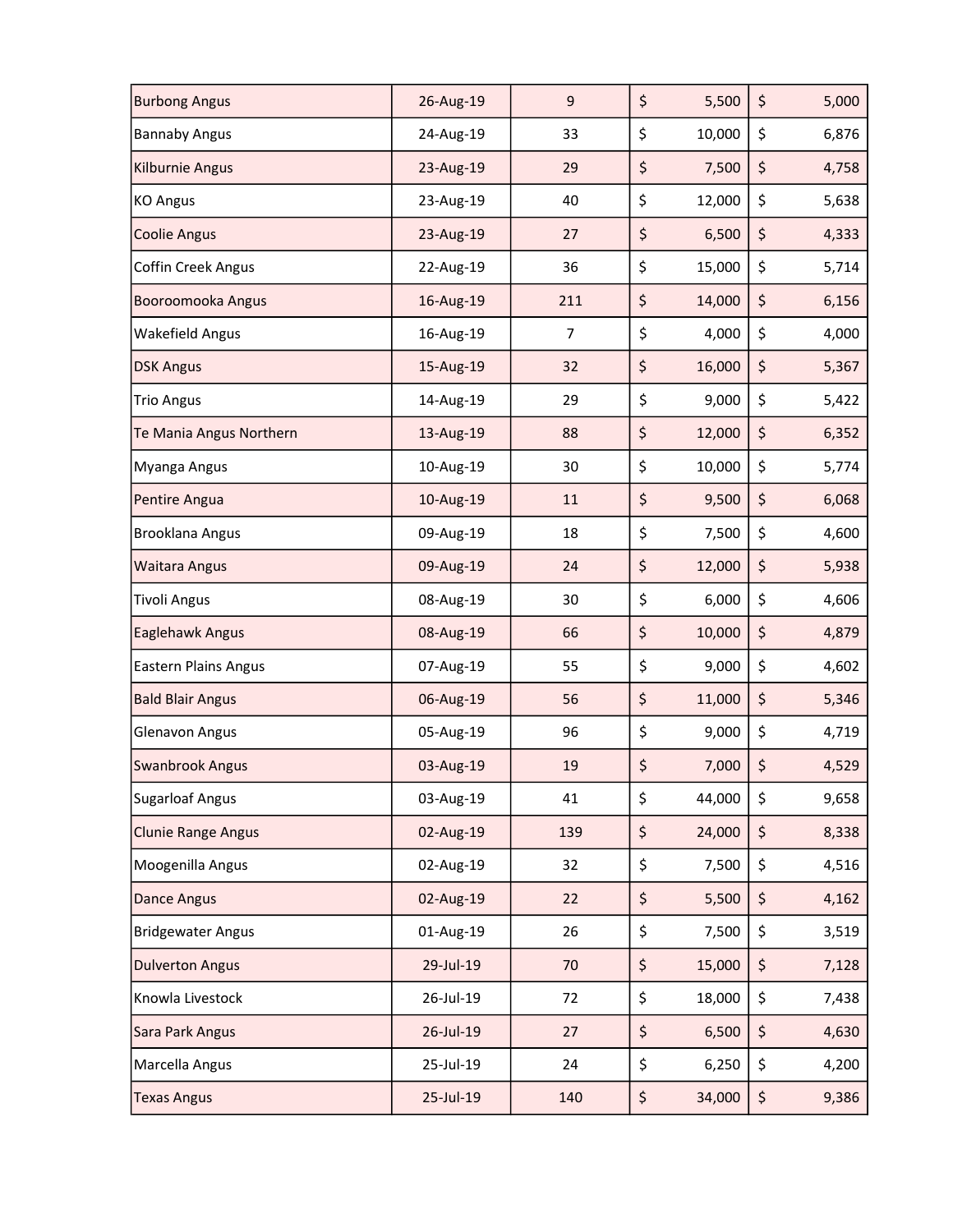| <b>Brooksby Angus</b>         | 24-Jul-19 | 33              | \$<br>8,500   | \$<br>4,227  |
|-------------------------------|-----------|-----------------|---------------|--------------|
| <b>Curracabark Angus</b>      | 22-Jul-19 | 22              | \$<br>13,000  | \$<br>7,163  |
| <b>Urban Angus</b>            | 20-Jul-19 | 17              | \$<br>7,000   | \$<br>5,147  |
| <b>Mountain Valley Angus</b>  | 20-Jul-19 | 28              | \$<br>9,000   | \$<br>5,142  |
| <b>Bowen Angus</b>            | 18-Jul-19 | 47              | \$<br>20,000  | \$<br>6,211  |
| <b>Cascade Angus</b>          | 17-Jul-19 | 31              | \$<br>10,000  | \$<br>6,016  |
| <b>Heart Angus</b>            | 10-Jul-19 | 30              | \$<br>13,000  | \$<br>4,929  |
| Inglebrae Farms Angus         | 05-Jul-19 | 26              | \$<br>15,000  | \$<br>6,211  |
| <b>Tyler Angus</b>            | 28-Jun-19 | 10              | \$<br>5,500   | \$<br>3,300  |
| <b>Farrer Angus</b>           | 26-Jun-19 | 24              | \$<br>6,000   | \$<br>3,216  |
| <b>Tandara Angus</b>          | 14-Jun-19 | 6               | \$<br>8,500   | \$<br>5,583  |
| <b>Talooby Angus</b>          | 07-Jun-19 | 25              | \$<br>6,000   | \$<br>4,380  |
| Alumy Creek Angus             | 31-May-19 | 28              | \$<br>15,000  | \$<br>5,462  |
| <b>Outwest Angus</b>          | 30-May-19 | 22              | \$<br>8,000   | \$<br>4,366  |
| <b>Booragul Angus</b>         | 29-May-19 | 48              | \$<br>9,000   | \$<br>5,773  |
| <b>Speriby North Angus</b>    | 24-May-19 | 47              | \$<br>10,500  | \$<br>5,306  |
| <b>Bongongo Angus</b>         | 20-May-19 | 36              | \$<br>11,000  | \$<br>7,513  |
| <b>Furracabad Angus</b>       | 13-Mar-19 | $6\phantom{1}6$ | \$<br>7,000   | \$<br>4,333  |
| <b>Kywarra Angus</b>          | 03-May-19 | 17              | \$<br>6,500   | \$<br>3,971  |
| <b>Hazeldean Angus</b>        | 02-May-19 | 35              | \$<br>14,000  | \$<br>6,444  |
| Spry's Angus                  | 24-Apr-19 | 11              | \$<br>12,000  | \$<br>6,818  |
| <b>RAS Angus Sale</b>         | 14-Apr-19 | 19              | \$<br>34,000  | \$<br>13,526 |
| <b>Reiland Angus</b>          | 09-Apr-19 | 55              | \$<br>16,000  | \$<br>6,309  |
| <b>Irelands Angus</b>         | 05-Apr-19 | 44              | \$<br>7,000   | \$<br>5,034  |
| Rennylea Angus                | 12-Mar-19 | 92              | \$<br>24,000  | \$<br>7,071  |
| <b>Dunoon Angus</b>           | 4-Mar-19  | 138             | \$<br>16,000  | \$<br>6,450  |
| <b>NEW SOUTH WALES TOTALS</b> |           | 3630            | \$<br>160,000 | \$<br>6,556  |

| Compiled from information available 10th December, 2019      |             |                 |              |        |  |                   |  |
|--------------------------------------------------------------|-------------|-----------------|--------------|--------|--|-------------------|--|
| <b>QUEENSLAND - Angus Bulls Sold at Auction to date 2019</b> |             |                 |              |        |  |                   |  |
| <b>SALE</b>                                                  | <b>DATE</b> | <b>NO. SOLD</b> | <b>TOP S</b> |        |  | <b>AVERAGE \$</b> |  |
| <b>Burenda Angus</b>                                         | 03-Oct-19   | 30              |              | 11,000 |  | 5,850             |  |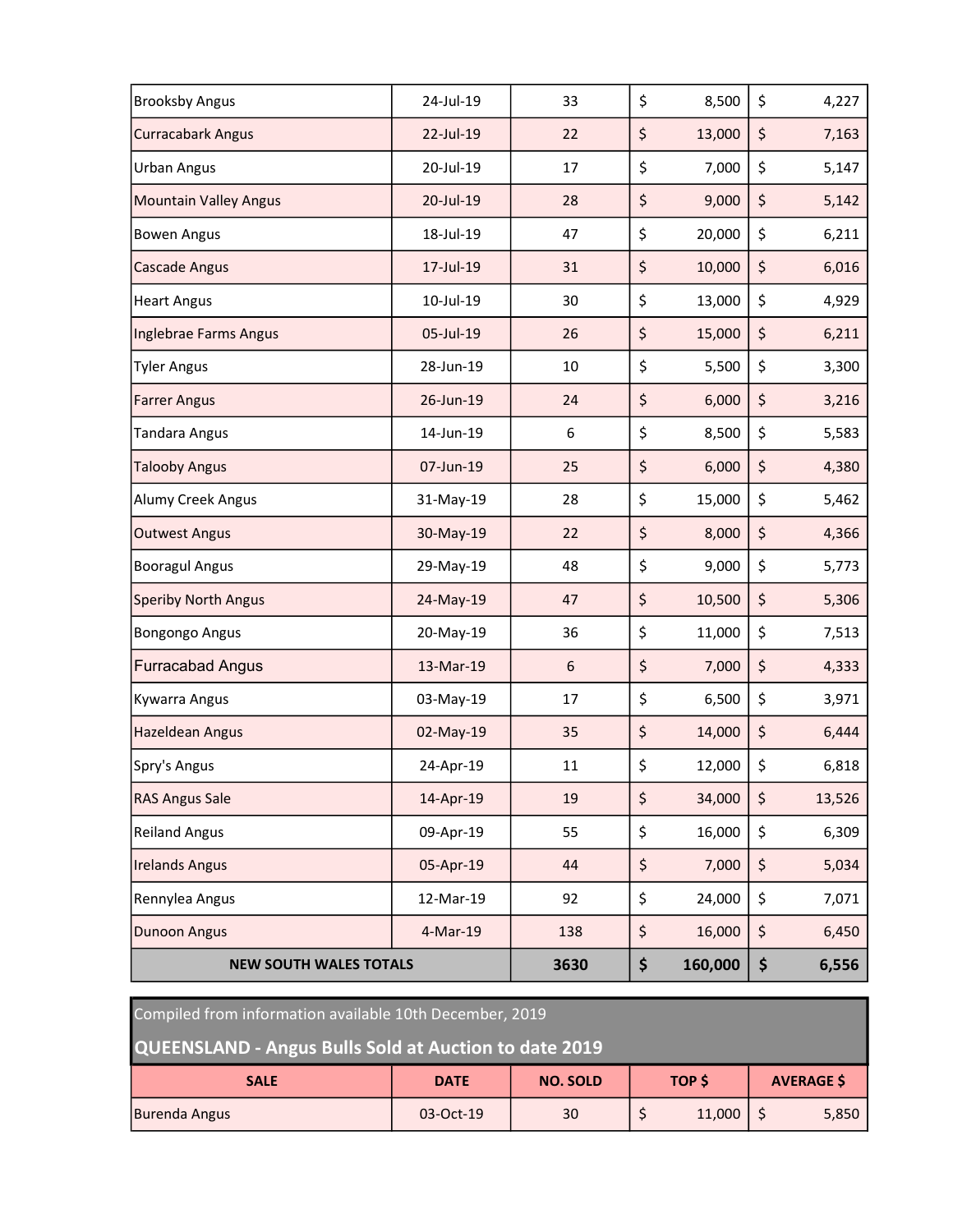| Graneta Angus            | 27-Sep-19 | 29             | \$<br>6,500  | \$<br>4,629                    |
|--------------------------|-----------|----------------|--------------|--------------------------------|
| <b>Pathfinder Angus</b>  | 27-Sep-19 | 47             | \$<br>12,000 | \$<br>4,829                    |
| <b>Ascot Angus</b>       | 20-Sep-19 | 53             | \$<br>16,000 | \$<br>5,943                    |
| <b>Burenda Angus</b>     | 28-Aug-19 | 106            | \$<br>18,000 | \$<br>7,175                    |
| Murdeduke Angus          | 27-Aug-19 | 49             | \$<br>16,000 | \$<br>6,071                    |
| <b>Bulliac Angus</b>     | 22-Aug-19 | 35             | \$<br>8,000  | \$<br>5,142                    |
| Carabar Angus            | 21-Aug-19 | 23             | \$<br>7,000  | \$<br>4,587                    |
| <b>Warrawee Angus</b>    | 16-Aug-19 | 14             | \$<br>9,500  | \$<br>4,768                    |
| <b>Advance Angus</b>     | 16-Aug-19 | 28             | \$<br>10,000 | \$<br>4,429                    |
| Hazeldean Angus Northern | 15-Aug-19 | 88             | \$<br>16,000 | \$<br>6,034                    |
| Sandon Glenoch Angus     | 14-Aug-19 | 66             | \$<br>17,000 | \$<br>6,693                    |
| Lawsons Angus            | 02-Aug-19 | 49             | \$<br>7,500  | \$<br>5,173                    |
| Mooroobie Angus          | 26-Jul-19 | 24             | \$<br>8,000  | \$<br>4,728                    |
| <b>Bowenfels Angus</b>   | 15-Jun-19 | $\overline{7}$ | \$<br>10,000 | \$<br>5,571                    |
| Glenisa Angus            | 17-May-19 | 25             | \$<br>10,000 | \$<br>3,821                    |
| <b>Ascot Angus</b>       | 10-Apr-19 | 27             | \$<br>16,000 | \$<br>6,816                    |
| Ardrossan Angus          | 22-Feb-19 | 24             | \$<br>5,500  | \$                             |
| Kurra-Wirra Angus        | 22-Feb-19 | 38             | \$<br>5,000  | \$<br>-                        |
| Pathfinder Angus         | 22-Feb-19 | 46             | \$<br>6,000  | \$                             |
| The Glen Angus           | 22-Feb-19 | 12             | \$<br>4,500  | \$<br>$\overline{\phantom{0}}$ |
| All breeds Sale          | 13-Feb-19 | 14             | \$<br>6,000  | \$<br>3,929                    |
| <b>QUEENSLAND TOTALS</b> |           | 834            | \$<br>18,000 | \$<br>4,915                    |

Compiled from information available 10th December, 2019

## SOUTH AUSTRALIA - Angus Bulls Sold at Auction to date 2019

| <b>SALE</b>              | <b>DATE</b> | <b>NO. SOLD</b> | TOP \$ |        | <b>AVERAGE \$</b> |       |  |
|--------------------------|-------------|-----------------|--------|--------|-------------------|-------|--|
| Maryvale Angus           | 20-Feb-19   | 4               | \$     | 5,500  | \$                | 4,200 |  |
| Goolagong Angus          | 17-Feb-19   | 33              | \$     | 9,500  | $\zeta$           | 4,803 |  |
| Bull Oak Well Angus      | 14-Feb-19   | 39              | \$     | 17,000 | \$                | 6,167 |  |
| Pathfinder Angus         | 14-Feb-19   | 116             | \$     | 22,000 | \$                | 9,146 |  |
| Mandayen Angus           | 13-Feb-19   | 44              | \$     | 18,000 | \$                | 6,829 |  |
| <b>Glatz Black Angus</b> | 13-Feb-19   | 60              | \$     | 13,000 | \$                | 6,275 |  |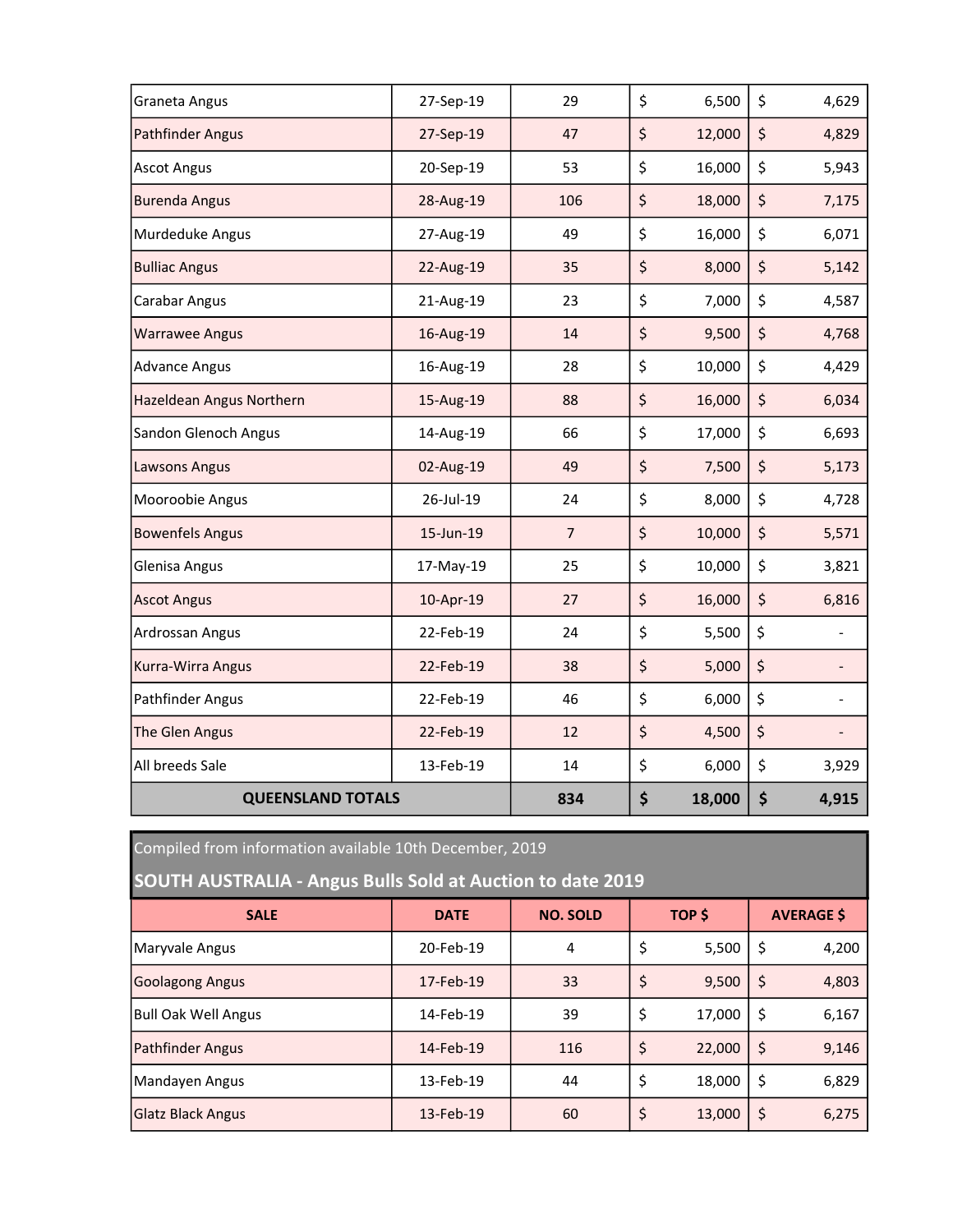| Nampara Angus                  | 12-Feb-19 | 66  | \$<br>16,000 | \$<br>7,068 |
|--------------------------------|-----------|-----|--------------|-------------|
| <b>Roseleigh Angus</b>         | 12-Feb-19 | 34  | \$<br>10,500 | \$<br>5,764 |
| <b>Glentanner Angus</b>        | 12-Feb-19 | 10  | \$<br>5,750  | \$<br>3,775 |
| <b>Yerwal Angus</b>            | 12-Feb-19 | 30  | \$<br>8,500  | \$<br>5,034 |
| <b>Stoney Point Angus</b>      | 11-Feb-19 | 60  | \$<br>12,500 | \$<br>6,071 |
| Hazeldean Angus                | 10-Feb-19 | 48  | \$<br>10,000 | \$<br>5,468 |
| Keringa Angus                  | 09-Feb-19 | 28  | \$<br>10,000 | \$<br>5,035 |
| Ravenswood Angus               | 08-Feb-19 | 14  | \$<br>5,000  | \$<br>4,071 |
| <b>Granite Ridge Angus</b>     | 08-Feb-19 | 69  | \$<br>20,000 | \$<br>7,131 |
| <b>Sterita Park Angus</b>      | 04-Feb-19 | 88  | \$<br>12,000 | \$<br>6,950 |
| Kingarth Angus                 | 29-Jan-19 | 9   | \$<br>3,600  | \$<br>3,511 |
| <b>SOUTH AUSTRALIAN TOTALS</b> |           | 752 | \$<br>22,000 | \$<br>6,483 |

Compiled from information available 10th December, 2019

TASMANIA - Angus Bulls Sold at Auction to date 2019

| <b>SALE</b>               | <b>DATE</b> | <b>NO. SOLD</b> | TOP \$ |        | <b>AVERAGE \$</b> |       |
|---------------------------|-------------|-----------------|--------|--------|-------------------|-------|
| <b>Landfall Angus</b>     | 11-Sep-19   | 109             | \$     | 19,000 | \$                | 8,853 |
| Tamaroo Angus             | 26-Mar-19   | 14              | \$     | 10,500 | \$                | 5,428 |
| <b>Chale Angus</b>        | 25-Mar-19   | 10              | \$     | 10,000 | \$                | 5,500 |
| Landfall Angus            | 25-Mar-19   | 161             | \$     | 75,000 | \$                | 7,339 |
| <b>Cluden Newry Angus</b> | 25-Mar-19   | 46              | \$     | 13,500 | \$                | 6,432 |
| Quarterway Angus          | 01-Mar-19   | 46              | \$     | 9,000  | \$                | 6,102 |
| <b>TASMANIA TOTALS</b>    |             | 386             | \$     | 75,000 | \$                | 7,394 |

Compiled from information available 10th December, 2019

VICTORIA - Angus Bulls Sold at Auction to date 2019

| <b>SALE</b>    | <b>DATE</b> | <b>NO. SOLD</b> | TOP \$ |        | <b>AVERAGE \$</b> |       |
|----------------|-------------|-----------------|--------|--------|-------------------|-------|
| Absolute Angus | 25-Oct-19   | 32              | \$     | 8,100  | \$                | 3,460 |
| Paringa Angus  | 17-Oct-19   | 32              | \$     | 12,000 | \$                | 5,562 |
| Jarobee Angus  | 11-Oct-19   | 30              | \$     | 7,000  | \$                | 3,500 |
| Nampara Angus  | 27-Sep-19   | 12              | \$     | 10,000 | \$                | 5,750 |
| Paringa Angus  | 26-Sep-19   | 18              | \$     | 8,000  | \$                | 4,500 |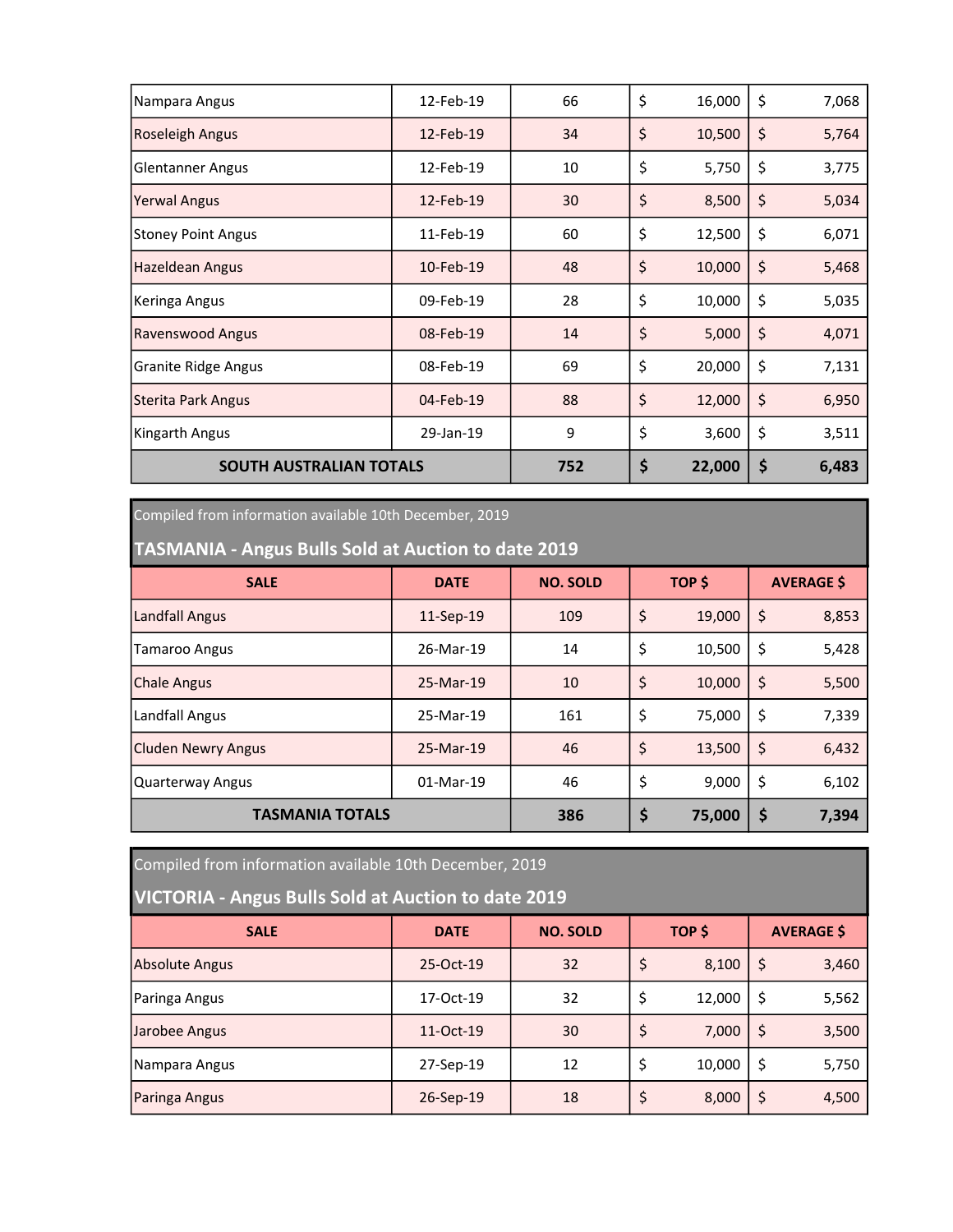| The Glen Angus            | 20-Sep-19 | 52   | \$<br>15,000 | \$<br>5,462 |
|---------------------------|-----------|------|--------------|-------------|
| Lawson's Angus            | 13-Sep-19 | 59   | \$<br>15,000 | \$<br>6,763 |
| <b>Alpine Angus</b>       | 11-Sep-19 | 36   | \$<br>10,000 | \$<br>7,111 |
| <b>Weeran Angus</b>       | 10-Sep-19 | 51   | \$<br>9,000  | \$<br>5,971 |
| <b>Banquet Angus</b>      | 06-Sep-19 | 43   | \$<br>16,500 | \$<br>6,904 |
| <b>Stoney Point Angus</b> | 04-Sep-19 | 30   | \$<br>9,000  | \$<br>4,984 |
| Kunuma Angus              | 30-Aug-19 | 16   | \$<br>8,500  | \$<br>5,039 |
| <b>Riga Angus</b>         | 11-Apr-19 | 21   | \$<br>5,000  | \$<br>3,535 |
| Leawood Angus             | 06-Apr-19 | 24   | \$<br>7,250  | \$<br>4,406 |
| Pinora Angus              | 27-Mar-19 | 29   | \$<br>10,000 | \$<br>5,259 |
| Lawson's Angus            | 22-Mar-19 | 160  | \$<br>22,000 | \$<br>6,176 |
| Merlewood Angus           | 22-Mar-19 | 19   | \$<br>6,500  | \$<br>4,553 |
| Witherswood Angus         | 19-Mar-19 | 45   | \$<br>7,250  | \$<br>4,451 |
| Jarobee Angus             | 15-Mar-19 | 24   | \$<br>5,000  | \$<br>3,975 |
| <b>Merridale Angus</b>    | 08-Mar-19 | 27   | \$<br>22,000 | \$<br>6,980 |
| <b>Prime Angus</b>        | 07-Mar-19 | 30   | \$<br>9,000  | \$<br>3,406 |
| Murdeduke Angus           | 07-Mar-19 | 64   | \$<br>10,500 | \$<br>6,158 |
| Te Mania Angus            | 06-Mar-19 | 146  | \$<br>42,000 | \$<br>7,199 |
| <b>Alpine Angus</b>       | 05-Mar-19 | 70   | \$<br>10,000 | \$<br>5,257 |
| Langi Kal Kal Angus       | 28-Feb-19 | 28   | \$<br>11,500 | \$<br>5,178 |
| <b>Barwidgee Angus</b>    | 28-Feb-19 | 50   | \$<br>9,000  | \$<br>5,530 |
| <b>Banquet Angus</b>      | 28-Feb-19 | 96   | \$<br>48,000 | \$<br>9,625 |
| Pathfinder Angus          | 27-Feb-19 | 104  | \$<br>18,000 | \$<br>7,524 |
| <b>Weeran Angus</b>       | 26-Feb-19 | 71   | \$<br>12,500 | \$<br>7,155 |
| Adameluca Angus           | 22-Feb-19 | 28   | \$<br>12,500 | \$<br>7,000 |
| <b>Claremont Angus</b>    | 22-Feb-19 | 44   | \$<br>8,000  | \$<br>4,591 |
| <b>Boonaroo Angus</b>     | 14-Feb-19 | 95   | \$<br>16,000 | \$<br>8,337 |
| <b>VICTORIA TOTALS</b>    |           | 1586 | \$<br>48,000 | \$<br>6,272 |

Compiled from information available 10th December, 2019

WESTERN AUSTRALIA - Angus Bulls Sold at Auction to date 2019

| <b>SALE</b> | <b>DATE</b> | <b>NO. SOLD</b> | TOP \$<br>$\sim$ | <b>AVERAGE \$</b> |
|-------------|-------------|-----------------|------------------|-------------------|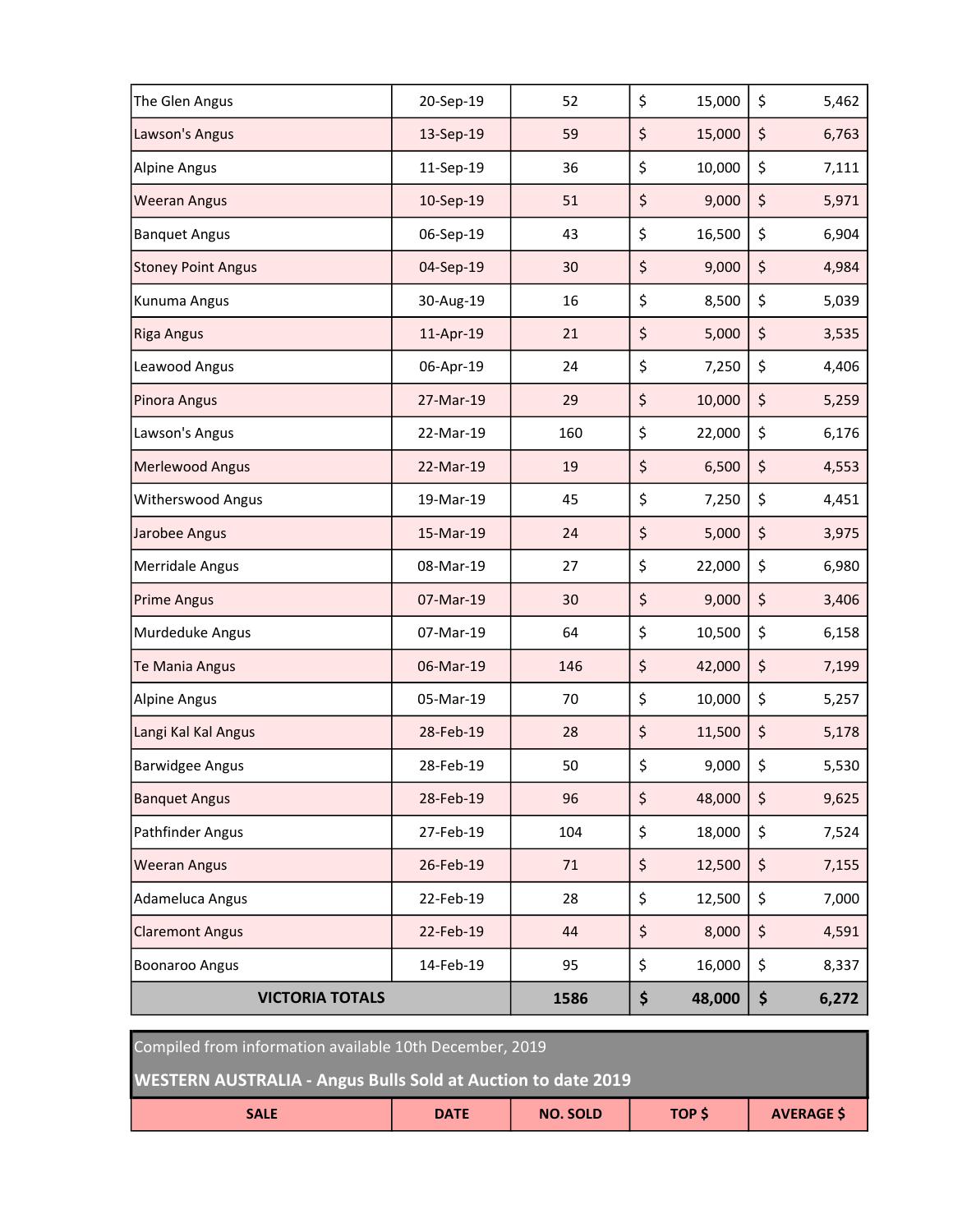| <b>Diamond One Angus</b>       |           | 41             | \$<br>10,750 | \$<br>5,299 |
|--------------------------------|-----------|----------------|--------------|-------------|
| <b>Monterey Angus</b>          | 16-May-19 | 44             | \$<br>10,000 | \$<br>5,036 |
| Lawson's Angus                 | 03-May-19 | 52             | \$<br>9,000  | \$<br>4,683 |
| <b>Mordallup Angus</b>         | 17-Apr-19 | 48             | \$<br>12,500 | \$<br>5,996 |
| Sheron Farm Angus              | 13-Mar-19 | 20             | \$<br>9,500  | \$<br>4,875 |
| <b>Islay Angus</b>             | 20-Mar-19 | 3              | \$<br>9,250  | \$<br>5,667 |
| <b>Whispering Pines Angus</b>  | 20-Mar-19 | $\overline{2}$ | \$<br>4,000  | \$<br>4,000 |
| <b>White Valley Angus</b>      | 20-Mar-19 | $\mathbf{1}$   | \$<br>4,000  | \$<br>4,000 |
| <b>Redhat Angus</b>            | 28-Feb-19 | $\mathbf{1}$   | \$<br>3,500  | \$<br>3,500 |
| Cookalabi Angus                | 28-Feb-19 | 6              | \$<br>5,500  | \$<br>4,500 |
| Kapari Angus                   | 28-Feb-19 | 25             | \$<br>10,000 | \$<br>6,300 |
| <b>Black Tara Angus</b>        | 28-Feb-19 | 11             | \$<br>10,000 | \$<br>7,045 |
| Carenda Angus                  | 25-Feb-19 | 8              | \$<br>6,000  | \$<br>4,781 |
| <b>Black Market Angus</b>      | 20-Feb-19 | 22             | \$<br>10,500 | \$<br>6,159 |
| <b>Cherylton Angus</b>         | 20-Feb-19 | 37             | \$<br>11,000 | \$<br>5,568 |
| <b>Coonamble Angus</b>         | 19-Feb-19 | 103            | \$<br>25,000 | \$<br>7,714 |
| <b>Islay Angus</b>             | 19-Feb-19 | $\overline{2}$ | \$<br>4,500  | \$<br>4,250 |
| Koojan Hills Angus             | 18-Feb-19 | 60             | \$<br>18,500 | \$<br>7,875 |
| Great Southern All Breeds Sale | 17-Feb-19 | 24             | \$<br>9,000  | \$<br>4,634 |
| <b>Gandy Angus</b>             | 16-Feb-19 | 67             | \$<br>9,250  | \$<br>5,466 |
| <b>Blackrock Angus</b>         | 14-Feb-19 | 62             | \$<br>15,500 | \$<br>6,218 |
| <b>Montery Angus</b>           | 13-Feb-19 | 32             | \$<br>19,000 | \$<br>6,828 |
| <b>Tullibardine Angus</b>      | 12-Feb-19 | 26             | \$<br>8,500  | \$<br>4,846 |
| <b>Bannitup Angus</b>          | 07-Feb-19 | 12             | \$<br>15,500 | \$<br>4,625 |
| Naranda Angus                  | 07-Feb-19 | 20             | \$<br>10,500 | \$<br>5,175 |
| <b>Little Meadows Angus</b>    | 05-Feb-19 | 59             | \$<br>12,000 | \$<br>5,248 |
| Quanden Angus                  | 04-Feb-19 | $11\,$         | \$<br>8,500  | \$<br>6,255 |
| Allegria Angus                 | 01-Feb-19 | 26             | \$<br>7,500  | \$<br>4,192 |
| <b>Kogody Angus</b>            | 01-Feb-19 | 14             | \$<br>6,500  | \$<br>4,750 |
| Lawson's Angus                 | 31-Jan-19 | 77             | \$<br>12,750 | \$<br>6,010 |
| Ardcairnie Angus               | 30-Jan-19 | 37             | \$<br>11,000 | \$<br>5,905 |